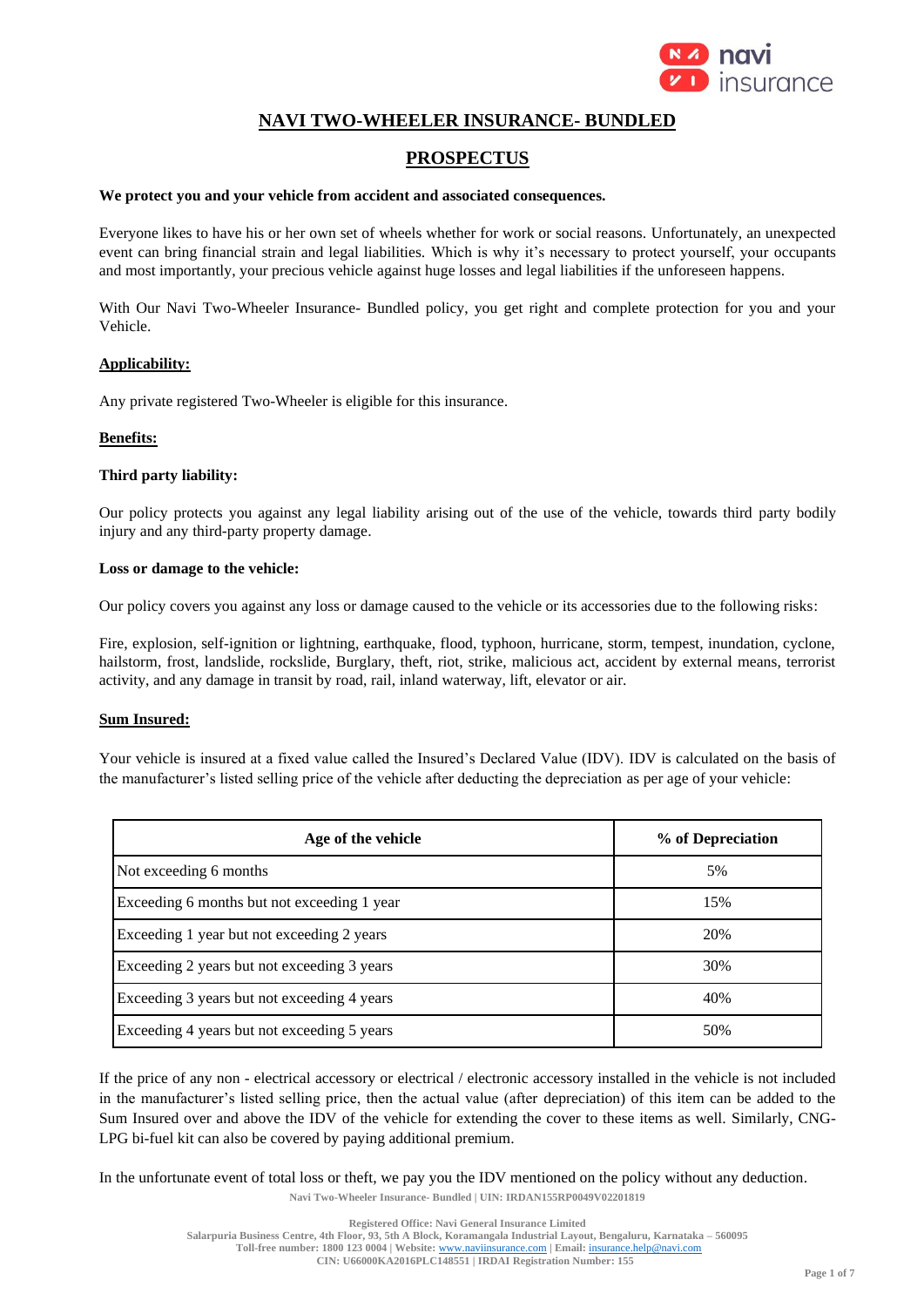

### **Additional covers at extra cost:**

**Loss of Accessories** by Burglary, Housebreaking or Theft – Accessories are covered against the risk of burglary and theft without vehicle being stolen itself.

**Owner Driver Personal accident cover**: Policy provides compulsory personal accident cover of Rs. 15 lakh to individual owners\* of the vehicle while driving the insured vehicle or mounting into/dismounting from the vehicle insured or whilst travelling in it as a co-driver.

\*This cover is not applicable for a Company owned vehicle.

**Pillion rider** can also be covered for Personal Accident for a maximum Capital Sum Insured of Rs. 1 lakh per person.

### **Additional Legal liabilities:**

The following legal liabilities may also be opted at an additional premium.

- Employed paid driver.
- Your employees travelling in/driving your vehicle.

# **Premium:**

Premium will be charged as per rate applicable on the date of insuring the vehicle.

### **Discounts Available:**

### **You can reduce your premium by availing following discounts, if you are eligible for the same.**

**No Claim Bonus**: If you have not claimed in the preceding year you are entitled for No Claim Bonus (NCB) on renewals (as per table below). NCB can be availed even if you shift your insurance from another insurance company to us. NCB will only be allowed provided the Policy is renewed within 90 days of the expiry of the previous policy.

| <b>Claim Experience</b>                  | % Discount on OD Premium |
|------------------------------------------|--------------------------|
| The Preceding year of risk               | 20%                      |
| Preceding two consecutive year of risk   | 25%                      |
| Preceding three consecutive year of risk | 35%                      |
| Preceding four consecutive year of risk  | 45%                      |
| Preceding five consecutive year of risk  | 50%                      |

# **Other Discounts:**

**Voluntary Excess discount**: This is the amount you voluntarily opt to bear yourself in addition to compulsory deductible\* in respect of each and every loss under the policy. A further discount on the premium is available if you opt for a Voluntary Excess.

\*Compulsory deductible is the amount of loss which you bear for each and every claim.

**Automobile Association Membership**: You can also avail an additional discount if you are a member of a recognized Automobile Association in India.

**Navi Two-Wheeler Insurance- Bundled | UIN: IRDAN155RP0049V02201819**

**Registered Office: Navi General Insurance Limited**

**Salarpuria Business Centre, 4th Floor, 93, 5th A Block, Koramangala Industrial Layout, Bengaluru, Karnataka – 560095 Toll-free number: 1800 123 0004 | Website:** [www.naviinsurance.com](http://www.naviinsurance.com/) **| Email:** [insurance.help@navi.com](mailto:insurance.help@navi.com) **CIN: U66000KA2016PLC148551 | IRDAI Registration Number: 155**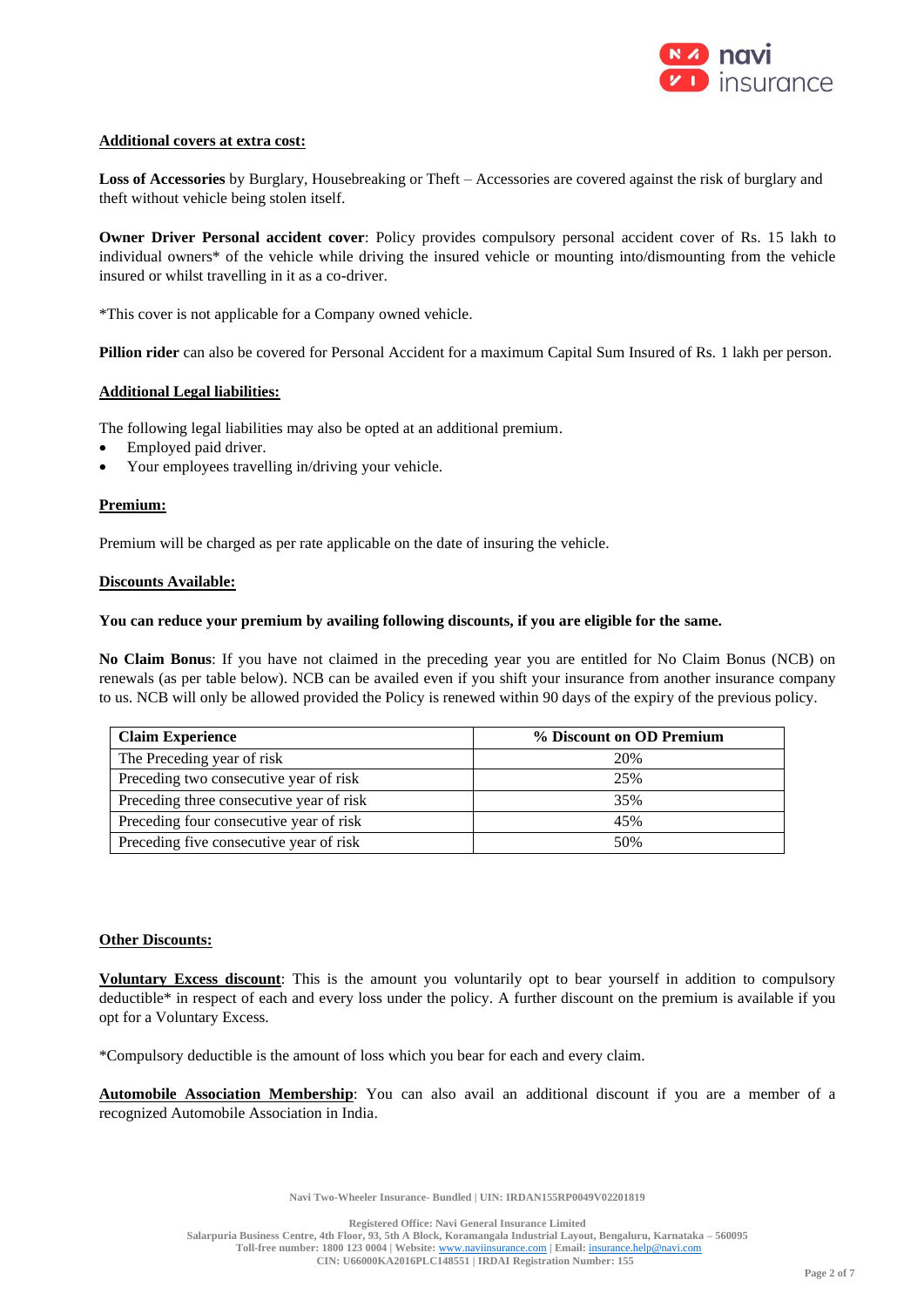

**Anti-Theft device discount**: If your vehicle is fitted with anti-theft device approved by Automobile Research Association of India(ARAI), you are eligible for additional discount of 2.5% in own damage premium subject to maximum of Rs.500/-

**Direct Discount:** If you are buying this policy directly from us, you will be eligible for a discount of 15 % on your Own Damage premium.

**#Family Fleet Discount:** A discount of 5% is being offered for every additional vehicle insured with Us from the same family\*. This vehicle could either be a two-wheeler or a four-wheeler. \*Family means: Self, Spouse, Children, Father & Mother.

**#NAVIGI Duniya Discount (Loyalty Discount):** If you are our existing customer a discount of 5% will be offered to you on purchase of this policy.

# If you are eligible for both then maximum discount allowable is only 5%.

# **GENERAL EXCEPTIONS:**

The company shall not be liable if loss or damage is attributed to the following;

- 1. If the vehicle insured herein is used otherwise than in accordance with the 'Limitations as to Use' provision which prohibits use of vehicle for
	- a. Hire & Reward
	- b. Carriage of goods other than samples or personal luggage
	- c. Organized racing
	- d. Pace making
	- e. Speed testing
	- f. Reliability trials
	- g. Use in connection with motor trade
- 2. If vehicle is driven by any person other than a Driver as stated in the Driver's Clause.
- 3. In respect of any claim arising out of any contractual liability.
- 4. Consequential loss, wear & tear, depreciation, mechanical or electrical breakdown.
- 5. If person driving your vehicle is under the influence of intoxicating liquor or drugs.
- 6. Any accidental loss or damage and/or liability caused sustained or incurred outside the geographical area;
- 7. Any accidental loss or damage to any property whatsoever or any loss or expense whatsoever resulting or arising there from or any consequential loss.
- 8. War, Invasion, the Act of foreign enemies, hostilities or warlike operations (whether before or after declaration of war), Civil War, Mutiny, Rebellion Military or usurped power, nuclear weapons material, liability arising from ionising radiations or contamination by radioactivity from any nuclear fuel.

# *(Note: the above is an abridged wording of the policy exclusions. Please refer to the policy document for the full listing)*

# **Cancellation:**

**Cancellation by You** - Policy/certificate can be cancelled at any time by giving 15 days' prior written notice to us. Refund of premium shall be computed in accordance with short period rate for the period the Policy has been in force provided no claim has occurred up to the date of cancellation. Proof of insurance elsewhere must be provided to us for cancellation of policy.

**Navi Two-Wheeler Insurance- Bundled | UIN: IRDAN155RP0049V02201819 Cancellation by Insurer** – We may cancel the policy by sending fifteen days' notice by recorded delivery to you at your last known address on the grounds of misrepresentation, fraud, non-disclosure of material facts or noncooperation. In the event of cancellation of this Policy on grounds of misrepresentation, fraud, non-disclosure of material facts, the policy shall stand cancelled ab-initio and there will be no refund of premium. In the event the policy

**Registered Office: Navi General Insurance Limited**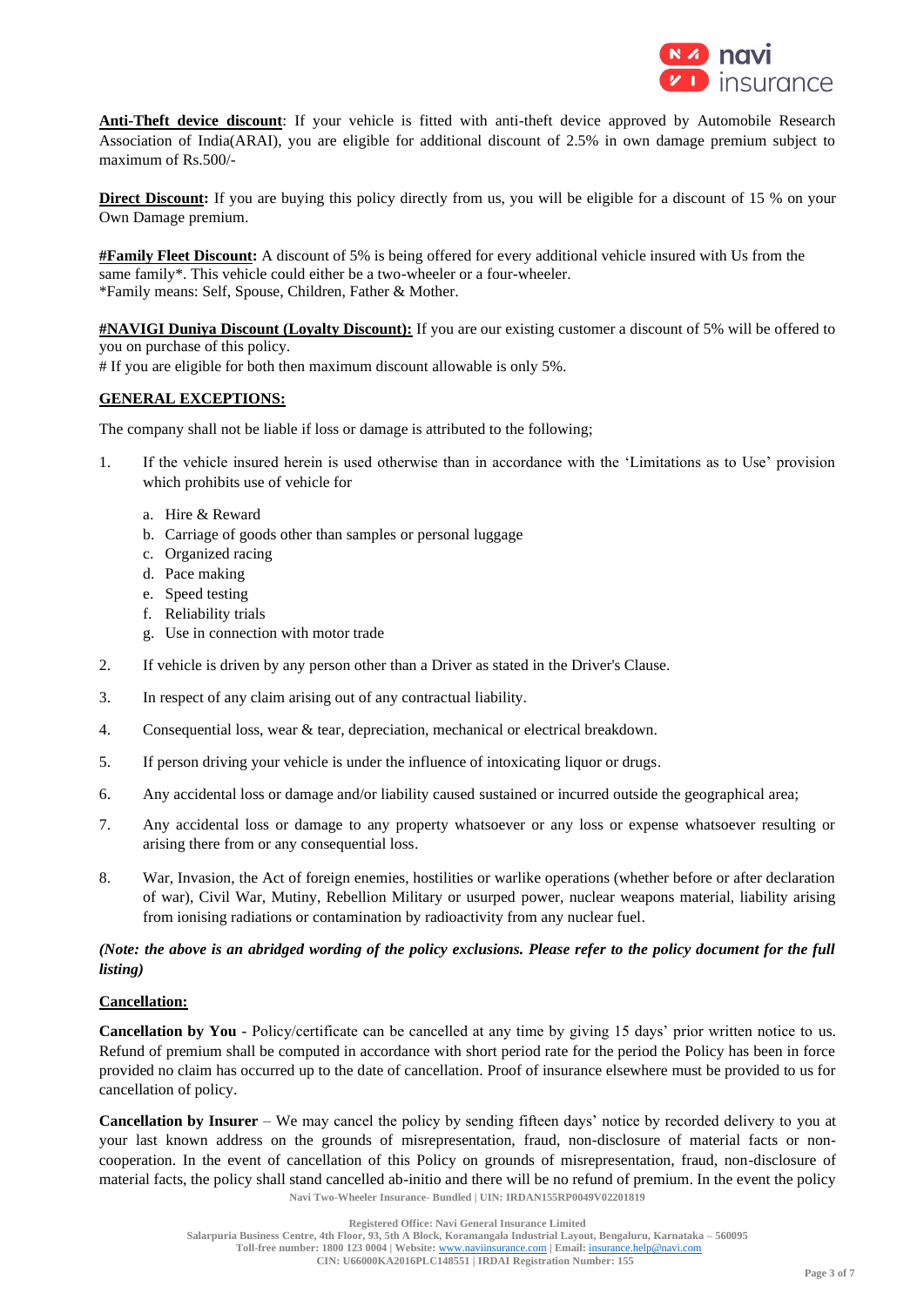

is cancelled on the grounds of non-cooperation by you then the premium shall be computed and retained in accordance with short period rate for the period the Policy has been in force provided no claim has occurred up to the date of cancellation.

Where the ownership of the vehicle is transferred, the Policy cannot be cancelled unless evidence that the vehicle is insured elsewhere is produced.

# **Short period rate of cancellation will be as per table below**:

# **Short Period Premium Rate Table**

| <b>PERIOD</b>                                 | % OF ANNUAL PREMIUM RATE |
|-----------------------------------------------|--------------------------|
| Not exceeding 1 month                         | 20%                      |
| Exceeding 1 month but not exceeding 2 months  | 30%                      |
| Exceeding 2 months but not exceeding 3 months | 40%                      |
| Exceeding 3 months but not exceeding 4 months | 50%                      |
| Exceeding 4 months but not exceeding 5 months | 60%                      |
| Exceeding 5 months but not exceeding 6 months | 70%                      |
| Exceeding 6 months but not exceeding 7 months | 80%                      |
| Exceeding 7 months but not exceeding 8 months | 90%                      |
| Exceeding 8 months                            | Full annual premium/rate |

# **Renewal**

# **Renewal of policy:**

The Policy can be renewed on or before the end of the Policy Period subject to realization of renewal premium. However, we shall not be bound to give notice that such renewal is due. Also, we may exercise option of not renewing the policy on grounds of fraud, misrepresentation, non-cooperation, moral hazard or suppression of any material fact either at the time of taking the Policy or any time during the currency of the policy. Policy coverage, premium, and terms and conditions of the policy may change on renewal.

# **Claims Procedure**

We all take precautions to avert accidents however in the event of any unfortunate accident be rest assured of complete assistance from us.

- By calling Toll Free 18001230004 OR
- By sending an E Mail to [insurance.help@navi.com](mailto:insurance.help@navi.com) OR
- For Senior Citizens, we have a special cell and Our Senior Citizen customers can email us at [seniorcare@navi.com](mailto:seniorcare@navi.com) for priority resolution
- Through Customer Portal on website [www.naviinsurance.com](http://www.naviinsurance.com/) OR
- Using Mobile App OR
- Directly walk into branch

Intimation of claim to us, immediately on occurrence, will ensure prompt and effective assistance.

Notice shall be given in writing to the Company immediately upon the occurrence of any accidental or loss or damage in the event of any claim and thereafter the insured shall give all such information and assistance as the Company shall require. Every letter claims writ summons and/or process or copy thereof shall be forwarded to the Company immediately on receipt by the insured. Notice shall also be given in writing to the Company immediately the insured shall have knowledge of any impending prosecution inquest or fatal inquiry in respect of any occurrence which may give rise to a claim under this Policy. In case of theft or other criminal act which may be the subject of a claim under

**Navi Two-Wheeler Insurance- Bundled | UIN: IRDAN155RP0049V02201819**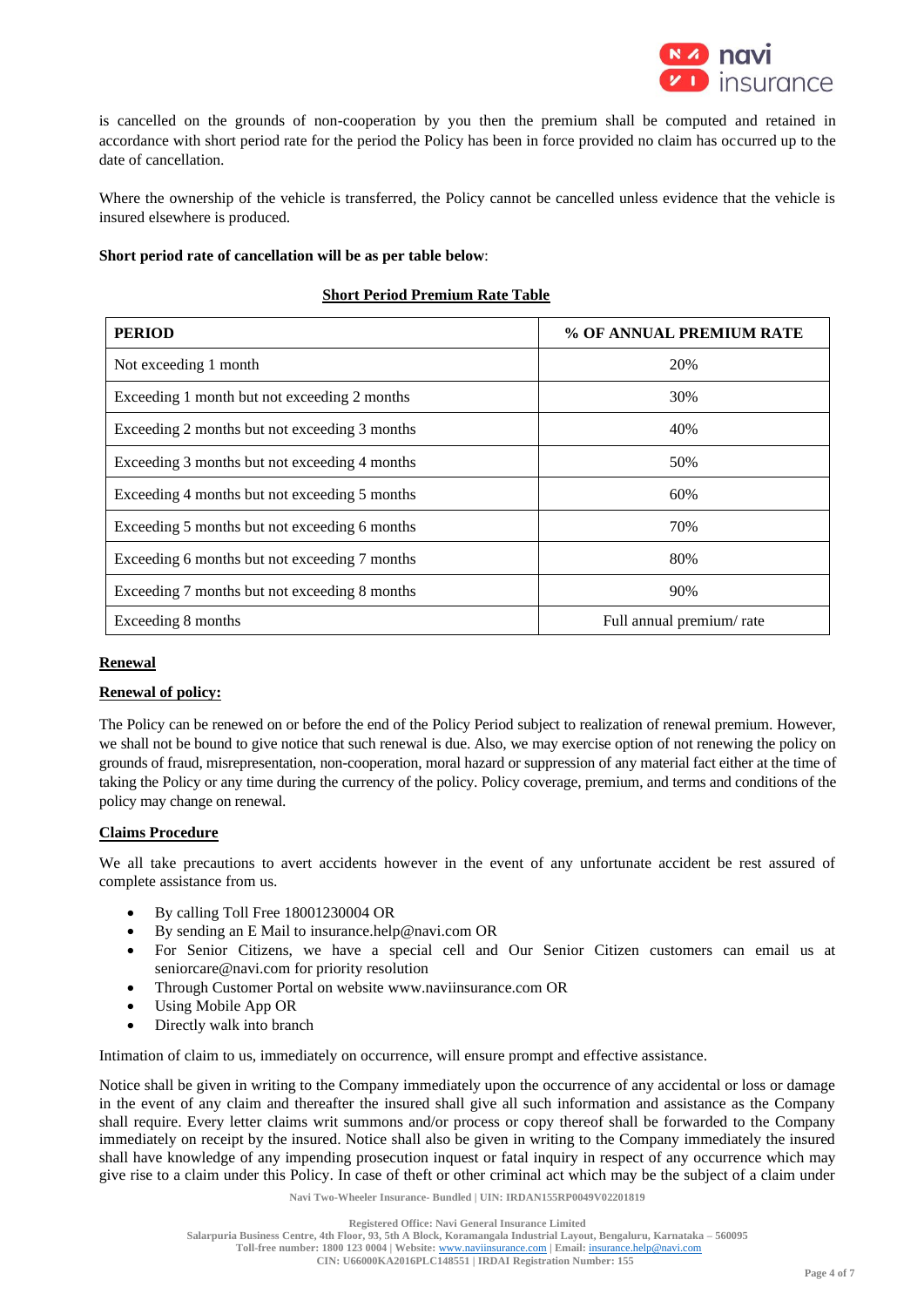

this Policy the insured shall give immediate notice to the police and co-operate with the Company in securing the conviction of the offender.

While notifying the claim, following information should be provided:

- Name of insured
- Insured contact numbers
- Policy number
- Date and time of loss
- Location of loss
- Nature and approximate extent of loss
- Place and contact details of the person at the loss location

On receipt of notice of loss, Company will respond immediately and provide information to the insured on the claim procedures.

In cases where surveyor is to be appointed for assessment of loss, Company shall immediately appoint surveyor within 72 hours of receipt of intimation from the insured. Company shall communicate the details of the appointment of surveyor, including the role, duties and responsibilities of the surveyor to the insured by letter, email or any other electronic form immediately after the appointment of the surveyor.

Insured/Claimant shall submit following documents in support of the claim notified to us in addition to Claim Form. Where documents are available in public domain or with a public authority, the surveyor/Company will obtain themselves. The Company may ask additional relevant documents basis nature, complexity and circumstances of the loss.

# **For Accident Claims**

- Proof of insurance Policy copy
- Copy of Registration Book, Tax Receipt [original required for verification]
- Copy of Motor Driving License of the person driving the vehicle at the time of accident (original required for verification)
- Police Panchanama /FIR (In case of Third Party property damage /Death / Body Injury)
- Estimate for repairs if available
- Repair Bills/Invoices and payment receipts after the job is completed

# **Documents for Theft Claims**

- Original Policy document
- Original Registration Book/Certificate and Tax Payment Receipt
- All the sets of keys/Service Booklet/Warranty Card/Original Purchase Invoice
- Police Panchanama/ FIR and Final Investigation Report/Non-Traceable Report.
- Acknowledged copy of letter addressed to RTO intimating theft and informing "NON-USE"
- Form 28, 29 and 30 signed by the Insured and Form 35 signed by the Financer/ transferred RC as applicable
- Letter of Subrogation
- NOC from the Financer if claim is to be paid to Insured.

# **Documents for Liability claims**

- Policy Copy
- Copy of Registration Book
- Copy of Motor Driving License of the person driving the vehicle at the time of accident
- Police Panchanama /FIR

# **Documents for Personal Accident Claims**

- Policy copy
- Certificate of from government hospital doctor confirming the nature and degree of disability
- Discharge summary of the treating hospital clearly indicating the Hospital Registration No.
- Diagnostic reports
- FIR / Panchanama– (if Notified to Police) Attested or Original
- Final Police Report- (if applicable)
- Death Certificate\*
- Post Mortem report\*

**Navi Two-Wheeler Insurance- Bundled | UIN: IRDAN155RP0049V02201819**

**Registered Office: Navi General Insurance Limited**

**Salarpuria Business Centre, 4th Floor, 93, 5th A Block, Koramangala Industrial Layout, Bengaluru, Karnataka – 560095 Toll-free number: 1800 123 0004 | Website:** [www.naviinsurance.com](http://www.naviinsurance.com/) **| Email:** [insurance.help@navi.com](mailto:insurance.help@navi.com)

**CIN: U66000KA2016PLC148551 | IRDAI Registration Number: 155**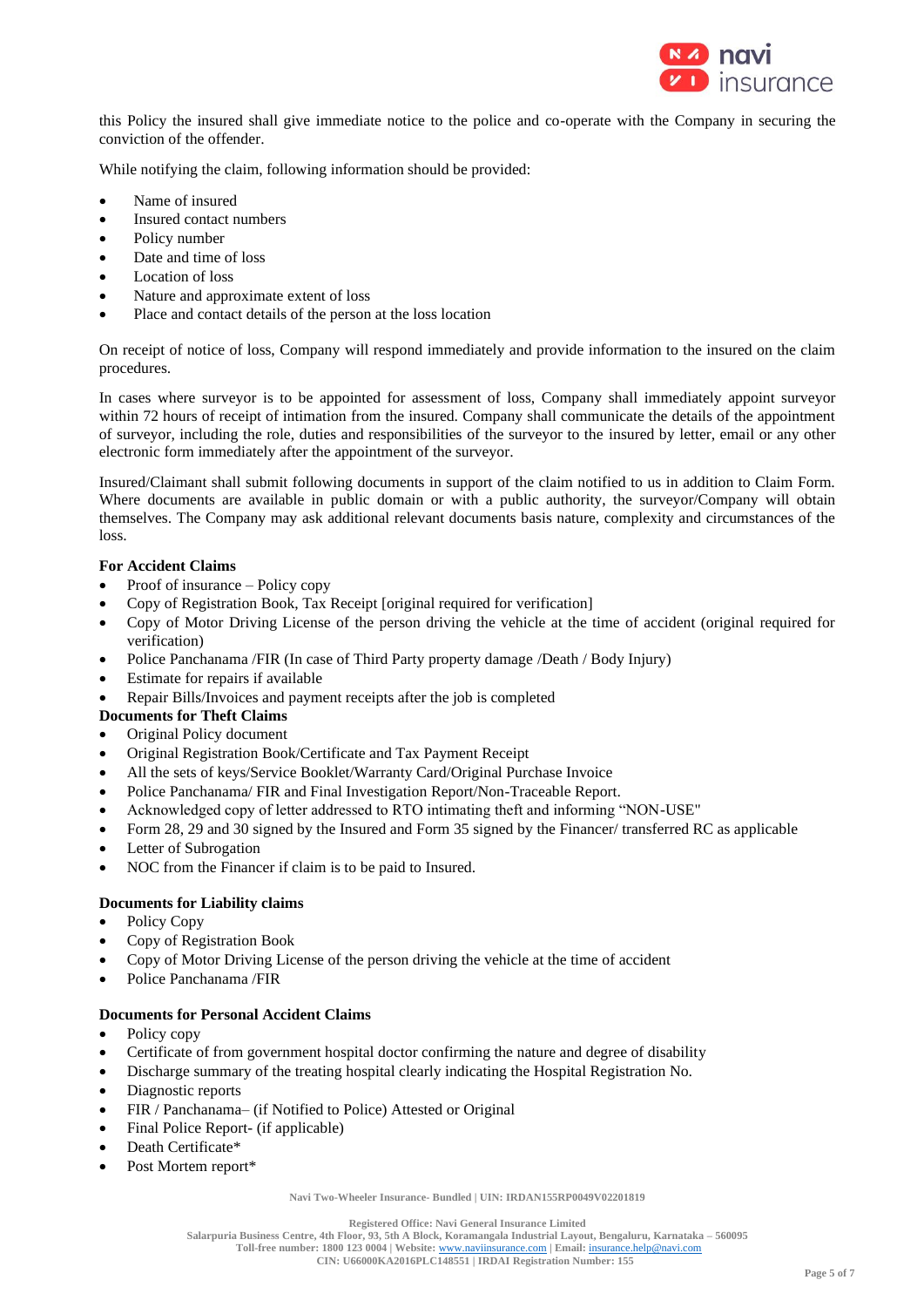

- Legal Heir certificate /nominee certificate\*
- Driving license for owner driver (ODPA claim)

#### **(Marked with \* are required only in death claims)**

The surveyor shall start the survey immediately unless there is a contingency that delays immediate survey, in any case within 48 hours of his appointment. Interim report of the physical details of the loss shall be recorded and uploaded/forwarded to the Company within the shortest time but not later than 15 days from the date of first visit of the surveyor. A copy of the interim report shall be furnished by the Company to the insured/claimant, if he so desires.

Where the insured is unable to furnish all the particulars required by the surveyor or where the surveyor does not receive the full cooperation of the insured, the Company or the surveyor, as the case may be, will inform in writing to the insured about the consequent delay that may result in the assessment of the claim. Company and the surveyor will follow up with the insured for pending information/documents guiding the insured with regard to submissions to be made. The Company and/or surveyor will not call for any information/document that is not relevant for the claim.

The surveyor shall, subject to the para above, submit his final report to the Company within 30 days of his appointment. A copy of the surveyor's report shall be furnished to the insured/claimant, on request.

Where special circumstances exist in respect of a claim either due to its special / complicated nature, or due to difficulties associated with replacement/reinstatement, the surveyor shall, seek an extension from Company for submission of his report. In such an event, the Company will give the status to the insured/claimant fortnightly wherever warranted. The Company may make provisional/ on account payment based on the admitted claim liability.

If Company, on the receipt of a survey report, finds that it is incomplete in any respect, it shall require the surveyor, under intimation to the insured/claimant, to furnish an additional report on certain specific issues as may be required by the Company. Such a request may be made by the Company within 15 days of the receipt of the final survey report and not more than once in case of a claim.

The surveyor, on receipt of this communication, shall furnish an additional report within three weeks from the date of receipt of communication from the Company.

On receipt of the final survey report or the additional survey report, as the case may be, and on receipt of all required information/documents that are relevant and necessary for the claim, the Company shall offer a settlement of the claim to the insured/claimant within a period of 30 days. If the Company, for any reasons to be recorded in writing and communicated to the insured/claimant, decides to reject a claim under the policy, it shall do so within a period of 30 days from the receipt of the final survey report and/or additional information/documents or the additional survey report, as the case may be.

In case, the amount admitted is less than the amount claimed, then the Company shall inform the insured/claimant in writing about the basis of settlement. Where the claim is rejected, the Company shall give the reasons for the same in writing drawing reference to the specific terms and conditions of the policy document.

In the event the claim is not settled within 30 days as stipulated above, the Company shall be liable to pay interest at a rate, which is 2% above the bank rate from the date of receipt of last relevant and necessary document from the insured/claimant by the Company till the date of actual payment.

Insured will assist the Company if so required, in any prosecution, proceeding or in the matter of recovery of claims by the Company against third parties.

**IRDAI Regulation No 17**: This *Policy* is subject to regulation 17 of *IRDAI* (Protection of Policyholder's Interests) Regulation 2017 or any amendment thereof from time to time.

**Note:** Policy Term and Conditions & Premium rates are subject to change with prior approval from IRDAI.

**Disclaimer -** This is only a summary of the product features. The actual benefits available are as described in the policy, and will be subject to the policy terms, conditions and exclusions. Please seek the advice of your insurance advisor if you require any further information or clarification.

# **SECTION 41 OF INSURANCE ACT, 1938**

**Navi Two-Wheeler Insurance- Bundled | UIN: IRDAN155RP0049V02201819**

**Registered Office: Navi General Insurance Limited**

**Salarpuria Business Centre, 4th Floor, 93, 5th A Block, Koramangala Industrial Layout, Bengaluru, Karnataka – 560095 Toll-free number: 1800 123 0004 | Website:** [www.naviinsurance.com](http://www.naviinsurance.com/) **| Email:** [insurance.help@navi.com](mailto:insurance.help@navi.com) **CIN: U66000KA2016PLC148551 | IRDAI Registration Number: 155**